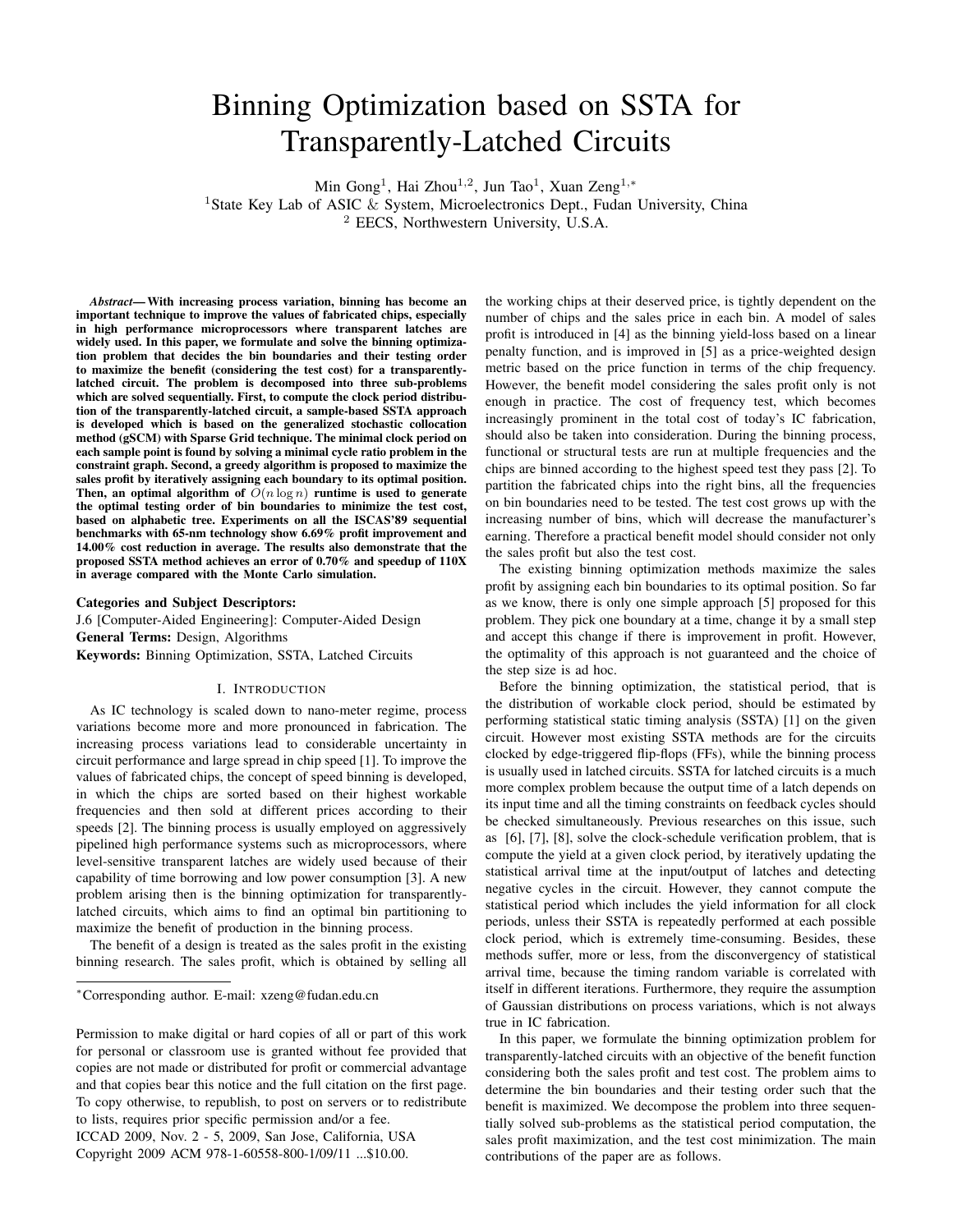- 1) To compute the statistical period, a sample-based SSTA approach is developed for latched circuits under process variations of arbitrary distribution, where the gSCM with Sparse Grid technique is applied. The statistical problem is translated into a set of deterministic problems on sample points, therefore the disconvergency of statistical arrival time is naturally avoided.
- 2) To maximize the sales profit, a greedy algorithm is proposed to find the optimal bin boundaries, where each boundary is iteratively assigned to its optimal position. We formulate a simplified problem and prove the conditional unimodality of its objective function. Then an interval-wise method is presented to find the solution to the problem.
- 3) To minimize the test cost, an optimal algorithm of  $O(n \log n)$ runtime is proposed to generate the optimal testing order on bin boundaries. The problem of testing order determination is converted to the weighted path length minimization of alphabetic tree. The algorithm is based on Hu-Tucker coding [9].

It should be noted that the proposed approaches are not limited to latched designs. If there are FFs, each can be cut off and its input and output treated as PO and PI. It should also be mentioned that the statistical period used as the input of optimization may not only be computed by SSTA. When the chips are fabricated, some silicon testing data can be collected during the process, such as early-stage testing and post-silicon validation. These data may be used to revise the statistical period from SSTA to improve binning optimization.

The remainder of this paper is organized as follows. In Section II, the background and the motivation for binning optimization is given. In Section III, the binning optimization problem with the benefit model considering both the sales profit and the test cost is formulated. In Section IV, a greedy approach is designed to maximize the sales profit and an  $O(n \log n)$  optimal algorithm is proposed to minimize the test cost. In Section V, a sample-based SSTA approach for transparently-latched circuits is developed. The efficiency of the proposed SSTA and the benefit improvement by using the proposed optimization algorithm are demonstrated by experiments in Section VI, followed by the conclusion in Section VII.

#### II. BACKGROUND AND MOTIVATION

In this section, the existing binning optimization research with the objective of maximizing the sales profit is reviewed. Then the background of SSTA for latched circuits is given.

## *A. Sales Profit and Bin Boundaries*

With process variations, both the minimal workable clock period  $T_{work}$  and the leakage power consumption  $P_{work}$  of a design are random variables. A chip is useless if its period is longer than an upper bound  $T_{targ}$ , or its leakage power is larger than the power limit  $P_{leak}$ . It was shown in [10] that the leakage power exhibits strong correlation with the chip speed. The main leakage failure (more than 97%) happens in the highest frequency bin. For simplicity, [5] translates leakage bound to a period lower bound  $T_{leak}$  based on the approximation of yield as

$$
Pr{P_{work} \leq P_{leak}} \approx Pr{T_{work}} \geq T_{leak}.
$$

The usable chips are those whose periods have  $T_{leak} \le T_{work} \le$  $T_{targ}.$ 

Unlike the traditional *single-price strategy*, where all the chips with periods in  $[T<sub>leak</sub>, T<sub>targ</sub>]$  are sold at the same price, the *binning process* sorts the chips into multiple speed bins based on their  $T_{work}$ , and sells chips in different bins with different prices. Let  $F(x)$ and  $f(x)$  denote the cumulative distribution function (CDF) and the probability density function (PDF) of  $T_{work}$  respectively. Suppose



Fig. 1. The distribution function  $F(x)$  versus the price function  $P(x)$  with six speed bins.

the number of speed bins is *n*, then the sales profit  $Pro(X)$  can be expressed as

$$
Pro(X) = \sum_{i=1}^{n} P(x_i) \int_{x_{i-1}}^{x_i} f(x) dx
$$

$$
= \sum_{i=1}^{n} P(x_i) (F(x_i) - F(x_{i-1})) \qquad (1)
$$

where  $X = [x_0, x_1, x_2, ..., x_n]$  are the bin boundaries of these n bins, and  $P(x)$  is a function giving the price of a chip with period x. Note that  $x_0$  and  $x_n$  are the bounds due to physical limits, while  $x_1$  and  $x_{n-1}$  are set to  $T_{leak}$  and  $T_{targ}$  respectively. With the four boundaries fixed in advance,  $Pro(X)$  is actually a function with  $n-3$ variables. Fig. 1 shows a schematic of  $F(x)$  versus  $P(x)$  with  $n = 6$ . Since all the chips in a speed bin are sold at one price, the actual sale prices are staircase. The chips in  $bin_1$  and  $bin_6$  have zero price because they cannot be used.

As seen from the equation (1), the sales profit *Pro* is a function of bin boundaries  $X$ , which indicates that a good choice of  $X$  can improve  $Pro(X)$  for the given period distribution and price function. An approach proposed in [5] repeatedly pick one boundary at a time, change it by a small step and accept this change if there is improvement in profit. However, the optimality of the method is not guaranteed and the step size is chosen empirically. If the step is too large, their approach may miss the optimal solution, and if the step is too small, the approach may require too many iterations.

## *B. Statistical Period Computation and SSTA*

To facilitate binning optimization for a latched circuit,  $F(x)$  or  $f(x)$  of the period  $T_{work}$  must be computed. They are usually estimated by SSTA on the circuit.

SSTA on a circuit with FFs can be done on the combinational part of the circuit, with well-developed techniques. However for circuits clocked by level-sensitive latches, the timing problem becomes extremely complex, because a signal can pass transparently through a latch during its enabling period and therefore the output time of a latch is dependent on its input time [11], [12]. Up till now, there is no mature technique capable of finding the statistical period for latched circuits. Recently, several model-based SSTA approaches [6], [7], [8] for latched circuits have been proposed, where the signal arrival times are treated as random variables and propagated through the circuit by repeatedly performing statistical *sum* and *max* operations. These approaches iteratively update the distribution of arrival time at the nodes in the timing graph constructed according to SMO constraint formulation [11], and compute the yield based on statistical negative cycle detection. However, all these techniques are for the clock-schedule verification, which aims to compute the timing yield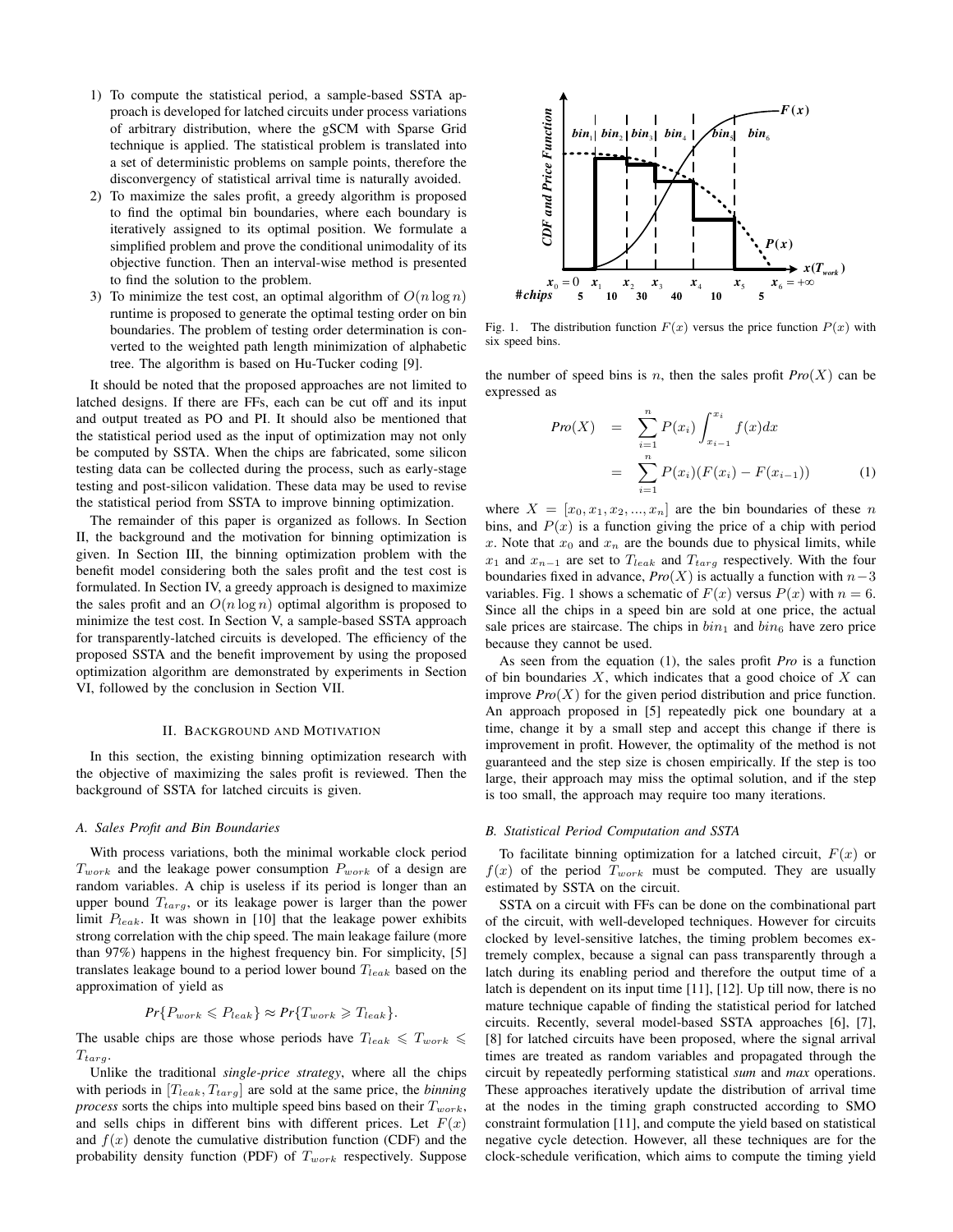on a given clock period. To get  $F(x)$  and  $f(x)$  defined on the  $T_{work}$  interval [0, ∞], the SSTA process should be performed at each possible value of  $T_{work}$ , which requires a great deal of time. Furthermore, since the distributions of the statistical arrival time in different iterations are tightly correlated, they may not converge in the SSTA process. Moreover, all these approaches can only deal with the process variations with Gaussian distribution, while the variations may be non-Gaussian.

While many efforts have been made to improve model-based SSTA for latched circuits, there are few approaches proposed on samplebased SSTA. The sample-based SSTA performs DSTA (deterministic STA) on a set of sample points, and fits the distribution of  $T_{work}$ by using the deterministic results at all sample points. The samplebased stochastic collocation method (SCM) for FF-clocked circuits is proposed in [13] and [14] where the variations are assumed to be Gaussian distributed. In Section V, we introduce the gSCM [15] to SSTA for latched circuits under process variations of arbitrary distribution.

#### III. PROBLEM FORMULATION

Binning optimization problem is to find an optimal bin assignment such that the benefit of a design is maximized. However, only increasing the sales value is not enough since the test cost in the binning process must also be considered.

A frequency test aims to check whether the chips can work on a given frequency. In single-price strategy each chip only requires two tests at  $T_{leak}$  and  $T_{targ}$  respectively. While in binning process a chip requires several tests at different frequencies to identify which bin it belongs to. During the speed binning process with  $n$  bins, there are  $n - 1$  bin boundaries to be tested. Therefore the number of tests required for each chip ranged from 1 to  $n - 1$ .

We have observed that the testing order of bin boundaries has a critical impact on the test cost. If a chip has passed a frequency test, then it only requires the tests at the higher frequencies, and the tests at the lower frequencies can be skipped; a chip failed a frequency test can skipped the tests at higher frequencies. For example, consider the binning process in Fig. 1, five frequencies  $(x_1, x_2, x_3, x_4, x_5)$ need to be tested. Suppose the numbers of chips in the bins are 5, 10, 30, 40, 10, 5, as shown in the figure. If the testing order is  $[x_1, x_2, x_3, x_4, x_5]$ , all the chips are tested on  $x_1$ , and then the chips except those in interval  $[x_0, x_1]$  are tested on  $x_2$ , and so on. The numbers of tests required for each chip in the five bins are 1, 2, 3, 4, 5, 5, and the total number of tests is  $1 \times 5 + 2 \times 10 + 3 \times$  $30 + 4 \times 40 + 5 \times 10 + 5 \times 5 = 350$ . If the order is changed to  $[x_3, x_2, x_4, x_1, x_5]$ , after the first test at  $x_3$  the chips are partitioned into two parts. The chips in  $[x_0, x_3]$  skip the test at  $x_4$  and the chips in  $[x_3, x_6]$  skip the test at  $x_2$ . The numbers of tests required for each chip are 3, 3, 2, 2, 3, 3, and the the total number of tests is only  $3 \times 5 + 3 \times 10 + 2 \times 30 + 2 \times 40 + 3 \times 10 + 3 \times 5 = 230$ . Assume that the cost of testing one chip at one frequency is constant, then the latter testing order is obviously better than the former. Therefore the testing order of boundaries determines the number of tests required for each chip, and thus determines the total test cost.

In this paper, the *testing rank*, which is a more general concept than the testing order, is used to describe the priority of bin boundaries in frequency test. The testing rank  $R(X^{-})$  represents the testing priority defined on the bin boundary set  $X^-$ , where  $X^- = (x_1, x_2, ..., x_{n-1})$ denote the boundaries to be tested. The testing order of boundaries can be constructed from their ranks by the following rules.

- 1) The first boundary to test is the boundary with rank 0.
- 2) The boundary with larger rank should be tested after those with smaller ones.
- 3) The boundaries with the same rank can be tested in any order.

The testing orders from the same testing rank lead to the same cost. In Fig. 1, for example, if the rank  $R = [2, 1, 0, 1, 2]$ , the testing order can be  $[x_3, x_2, x_4, x_1, x_5]$  or  $[x_3, x_4, x_2, x_5, x_1]$  with the same cost.

Let  $\xi$  denote the process variables, the problem of Binning Optimization for transparently-Latched Circuits considering process variations (BOLC for short) can be formulated as follows.

*Problem BOLC*: Given a latched circuit  $C(\vec{\xi})$ , a price function  $P(x)$  and the number of bins n. Find the optimal bin boundaries X and the testing rank  $R(X^{-})$  of the boundaries, such that the *Benefit*, defined as follows, is maximized,

$$
Beneft(X, R) \triangleq Pro(X) - Ct(R)
$$

where  $Pro(X)$  is the sales profit and  $Ct(R)$  is the test cost.

Since the objective function  $\text{Beneft}(X, R)$  is affected by both the boundaries  $X$  and the testing order  $R$ , the original optimization problem is very complex. A reasonable assumption can be made that the test cost is much smaller than the price of a chip. Then the problem can be simplified by dividing the objective into two parts, that is maximizing  $Pro(X)$  and minimizing  $Ct(R)$ . Therefore *BOLC* can be decomposed into three sub-problems as follows.

- *Problem BOLC.0* : Given  $\vec{\xi}$  and  $C(\vec{\xi})$ , estimate the distribution function  $F(x)$  of  $T_{work}$  by SSTA.
- *Problem BOLC.1* : Given  $F(x)$ ,  $P(x)$  and n, decide the optimal bin boundaries  $X$ , such that the sales profit  $Pro(X)$  is maximized.
- *Problem BOLC.2* : Given  $F(x)$  and X, find the optimal testing rank  $R(X^{-})$ , such that the test cost  $Ct(R)$  is minimized.

Although the binning optimization can be done only after the computation of the period distribution by SSTA, we will present the binning optimization first and then discuss SSTA later in the following sections.

## IV. BINNING OPTIMIZATION ALGORITHM

In this section, a greedy approach is designed to solve *BOLC.1* and then an optimal algorithm of  $O(n \log n)$  runtime is proposed to solve *BOLC.2*.

# *A. Greedy Approach for BOLC.1*

Consider a simplified problem *BOLC.1R* derived from problem *BOLC.1* as follows.

**Problem BOLC.1R** : Given  $F(x)$ ,  $P(x)$  defined on interval  $[a, b]$ , find the optimal  $x \in [a, b]$ , such that the profit  $Pro(x) =$  $P(x)(F(x) - F(a)) + P(b)(F(b) - F(x))$  is maximized.

Assume that  $F(x)$  and  $P(x)$  are second order differentiable.  $F(x)$ ,  $P(x)$  and  $f(x)$  are non-negative everywhere. A discussion on the unimodality of the objective function  $Pro(x)$  is given as Theorem 1 based on the following Lemmas.

**Lemma** *1*: If  $f(x)$  is decreasing and  $P(x)$  is strictly concave and decreasing, then  $Pro(x)$  is strictly concave on [a, b].

*Proof:* Since  $F(x)$  and  $P(x)$  are second order differentiable,  $Pro(x)$  which is the combination of them is also second order differentiable.

$$
Pro''(x) = P(x)''(F(x) - F(a)) + f'(x)(P(x) - P(b)) + 2f(x)P'(x)
$$

And because

$$
P(x) \text{ is concave} \Rightarrow P''(x) < 0
$$
\n
$$
P(x) \text{ is decreasing} \Rightarrow P'(x) < 0
$$
\n
$$
f(x) \text{ is decreasing} \Rightarrow f'(x) < 0
$$
\n
$$
a < x < b \Rightarrow F(x) > F(a), \quad P(x) > P(b)
$$

then  $Pro''(x)$  is negative, and therefore  $Pro(x)$  is strictly concave.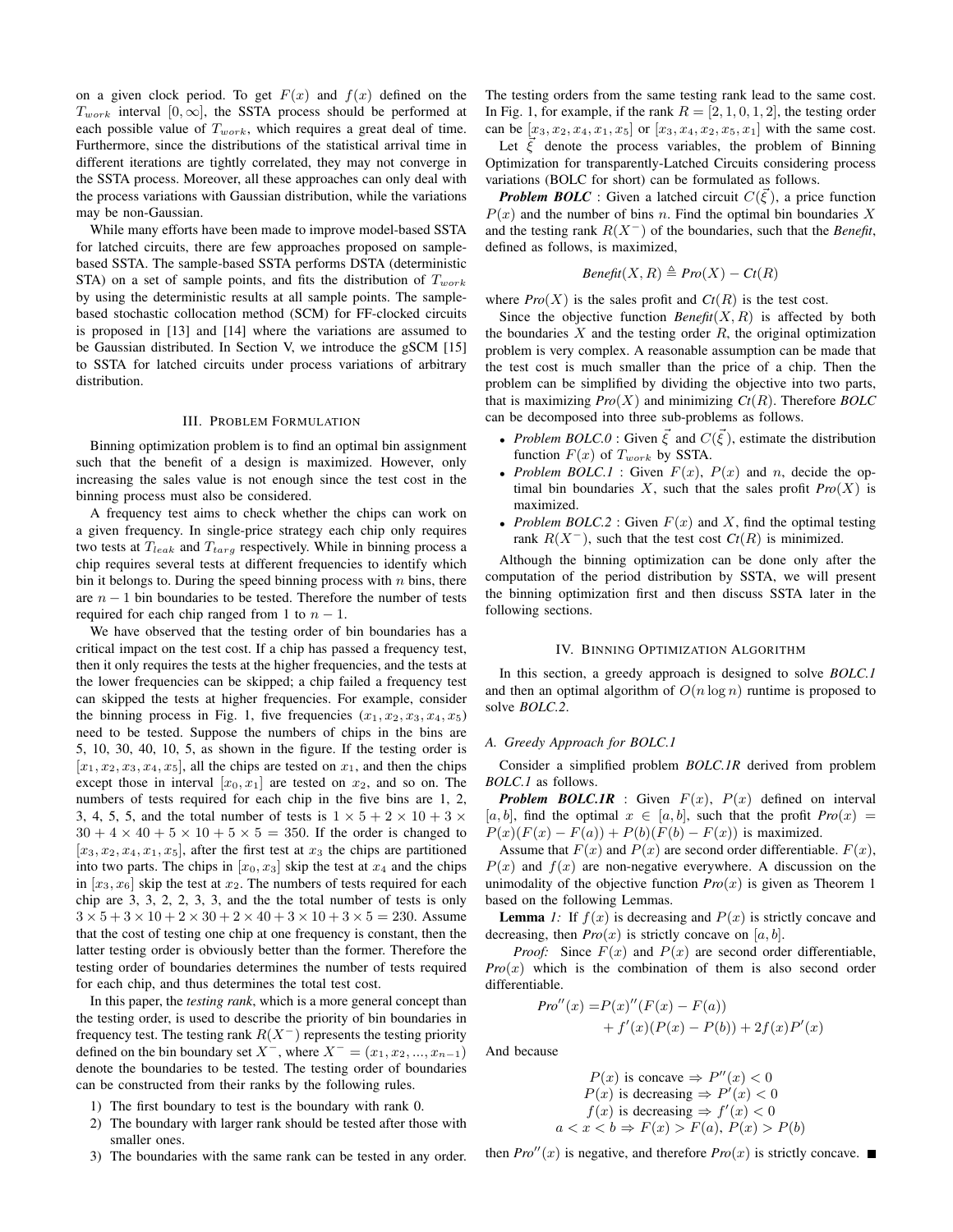

(a) (b)<br>Fig. 2. (a) the symmetric or left-skewed  $f(x)$  on [a, b], that is  $v \leq u$ ; (b) the right-skewed  $f(x)$  on [a, b], that is  $v > u$ 

**Lemma** 2: If  $\exists m \leq (a+b)/2$  such that  $f(x)$  is strictly increasing function on  $[a, m]$ , and  $P(x)$  is strictly concave and decreasing, then *Pro* $(x)$  is strictly increasing on [a, m].

*Proof:*  $Pro(x) = (P(x) - P(b))(F(x) - F(a)) + P(b)(F(b) F(a)$ ). Since  $f(x)$  is strictly increasing on [a, m], then  $F(x)$  is strictly convex on it, therefore  $\forall c, d \in (a, m]$  where  $c > d$ ,

$$
\frac{F(d) - F(a)}{F(c) - F(a)} < \frac{d - a}{c - a} \tag{2}
$$

Since  $P(x)$  is strictly concave, then

$$
\frac{P(c) - P(b)}{P(d) - P(b)} > \frac{b - c}{b - d}
$$
 (3)

Because  $d < c \leqslant (a + b)/2$ , therefore

$$
((a+b)/2-d)^2 > ((a+b)/2-c)^2
$$
  
\n
$$
\Rightarrow (a+b)c - c^2 > (a+b)d - d^2
$$
  
\n
$$
\Rightarrow (b-c)(c-a) > (b-d)(d-a)
$$
  
\n
$$
\Rightarrow \frac{b-c}{b-d} > \frac{d-a}{c-a}
$$
 (4)

Combine  $(2)$ ,  $(3)$  and  $(4)$ , we have

$$
\frac{P(c) - P(b)}{P(d) - P(b)} > \frac{F(d) - F(a)}{F(c) - F(a)}
$$
  
\n
$$
\Rightarrow Pro(c) > Pro(d)
$$

Therefore,  $Pro(x)$  is strictly increasing on [a, m].

Combine Lemma 1 and Lemma 2 and the fact that  $\forall x \in (a, b)$ ,  $Pro(x) > Pro(a) = Pro(b)$ , we have

**Theorem** *1*: Let  $u \triangleq (a + b)/2$  and  $v \triangleq argmax(f(x))$  where  $x \in [a, b]$ . If  $f(x)$  is unimodal and  $P(x)$  is strictly concave and decreasing, the following properties holds:

- 1) If  $v \leq u$ , then *Pro* $(x)$  is unimodal on [a, b];
- 2) If  $v > u$ , then  $Pro(x)$  is strictly increasing on [a, u] and strictly concave on  $[v, b]$ .

Based on the conditional unimodality of  $Pro(x)$ , an interval-wise method is proposed as follows to solve *BOLC.1R*.

- 1) If  $f(x)$  is symmetric or left-skewed on [a, b], the first property, illustrated in Fig. 2(a), indicates that there is only one zero of  $Pro(x)$  on  $[a, b]$  and it is also the maximum. Solving  $Pro'(x) = 0$  on [a, b] by the iterative method (for example, Newton-Raphson method) with the initial guess set at any value on  $[a, b]$  gives the optimal solution.
- 2) If  $f(x)$  is right-skewed on [a, b], the second property, illustrated in Fig. 2(b), indicates that the optimal solution may appears on  $[u, v]$  or  $[v, b]$ . On  $[v, b]$ ,  $Pro(x)$  is strictly concave and unimodal, thus its zero can be solved as in 1). On  $[u, v]$  the unimodality is not clear. The interval  $[u, v]$  can be divided into several small fractions and the function  $Pro'(x) = 0$  is solved in each fraction. The optimal solution is chosen as the one with maximal profit among all the zeros on  $[v, b]$  and  $[u, v]$ .

If X is the optimal bin boundaries in the original problem *BOLC.1*, then each boundary  $x_i$  ( $i = 2, ..., n - 2$ ) must be the optimal solution to the simplified problem *BOLC.1R* for interval  $[x_{i-1}, x_{i+1}]$ . We design a greedy algorithm to solve *BOLC.1*, where each bin boundary is iteratively assigned to its optimal position by solving the corresponding *BOLC.1R*. Algorithm 1 gives the pseudo-code.

|     | Algorithm 1 OPT_LOCATION( $X_{init}$ , $F(x)$ , $P(x)$ , $n)$                                                                                         |
|-----|-------------------------------------------------------------------------------------------------------------------------------------------------------|
|     | 1: $X := X_{init}$ , HasGain := true;                                                                                                                 |
|     | 2: while HasGain do                                                                                                                                   |
| 3:  | $HasGain := false$ :                                                                                                                                  |
| 4:  | for $i=2$ to $n-2$ do                                                                                                                                 |
| 5:  | $a := x_{i-1}, b := x_{i+1}$                                                                                                                          |
| 6:  | $x_{new}$ := the solution to <i>BOLC.IR</i> on [a, b];                                                                                                |
| 7:  | if $x_i \neq x_{new}$ then                                                                                                                            |
| 8:  | $x_i := x_{new}$                                                                                                                                      |
| 9:  | $HasGain := true$                                                                                                                                     |
| 10: | end if                                                                                                                                                |
| 11: | end for                                                                                                                                               |
|     | $12:$ end while                                                                                                                                       |
|     | In Algorithm 1, $X_{init}$ denotes the initial location of bins. The<br>algorithm will find local optimal near $Y_{\cdot}$ . Eurthermore, it is found |

algorithm will find local optimal near  $X_{init}$ . Furthermore, it is found in our experimental results that the algorithm always converges to the same solution from different  $X_{init}$ , indicating that there may be only one local optimal solution to *BOLC.1*.

# *B. Optimal Algorithm for BOLC.2*

For the binning process with *n* bins, there are  $n-1$  bin boundaries to be tested, which are  $X^- = (x_1, x_2, ..., x_{n-1})$ . Let  $B_{i,j}$  denotes the bins between the boundary  $x_i$  and  $x_j$  and  $N_{i,j}$  denotes the percentage of chips in  $B_{i,j}$ . Then for the *i*-th bin,

$$
N_{i-1,i} = F(x_i) - F(x_{i-1})
$$

Without loss of generality, the test cost per frequency per chip is set to 1. Then the test cost *Ct* in the problem *BOLC.2* equals to the total number of tests as follows,

$$
Ct = \sum_{i=1}^{n} h_{i-1,i} N_{i-1,i}
$$
 (5)

where  $h_{i-1,i}$  is the number of tests required for each chip in  $B_{i-1,i}$ .

By constructing an alphabetic binary tree [9] according to the testing rank, the objective function (5) is actually *the weighted path length* of the tree. An example of the alphabetic tree is shown in Fig. 3 with  $n = 6$  and  $R(X^{-}) = [1, 3, 2, 0, 1]$ . The tree is composed of two kinds of nodes, the leaf nodes (squares) and the internal nodes (circles). The i-th leaf node represents  $B_{i-1,i}$  with weight  $N_{i-1,i}$ . All the leaf nodes are restricted to alphabetic order as  $(B_{0,1}, B_{1,2}, ..., B_{n-1,n})$ . The internal node  $B_{i,j}$  with two children nodes represents a *super-bin* consisting of all bins between  $x_i$  and  $x_j$ . The node  $B_{0,n}$  is called the *root*. Each internal node also represents the bin boundary separating its children. For example,  $B_{0.6}$  represents boundary  $x_4$ . In a binning process with n bins, the tree has n leaf nodes and  $n - 1$  internal nodes.

There is a unique path from the root to every node, and the path length (number of arcs) of a node is called the *rank*. The rank of the root is zero. A chip in  $B_{i,j}$  takes the frequency test at every boundary in the path from the root to  $B_{i,j}$ . Therefore, the rank of  $B_{i-1,i}$  gives the number of tests required for each chip in the *i*-th bin, that is  $h_{i-1,i}$  in (5). The rank of an internal node represents the testing priority of the corresponding bin boundary.

Since *Ct* in (5) is equivalent to the weighted path length of the binary tree, *BOLC.2* aims to construct an optimal tree with minimal weighted path length. This problem can be solved by an optimal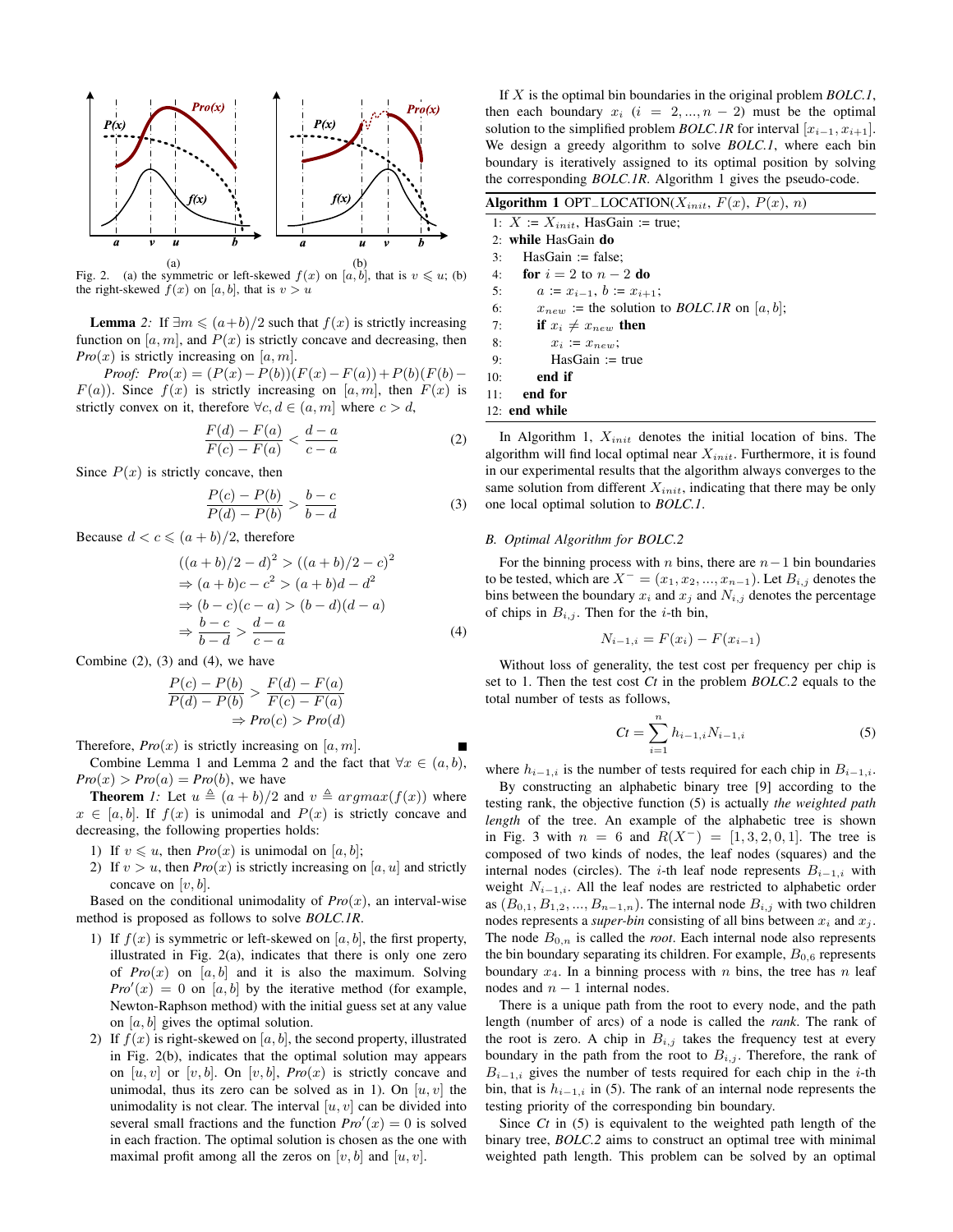

Fig. 3. The alphabetic tree with  $n = 6$  and  $R(X^-) = [1, 3, 2, 0, 1]$ 

algorithm of  $O(n \log n)$  runtime based on Hu-Tucker coding [9]. The algorithm is composed of the following three phases.

- *Phase 1, Bin Combination.* Given an initial sequence of leaf nodes as  $(B_{0,1}, B_{1,2}, ..., B_{n-1,n})$ , repeatedly choose two successive nodes  $B_{i,j}$  and  $B_{k,l}$  such that the sum of their weights  $N_{i,j}+N_{k,l}$  is the minimal among all the possible pairs, combine them into a super-bin  $B_{i,l}$  with weight  $N_{i,l} = N_{i,j} + N_{k,l}$ , delete  $B_{k,l}$  and replace  $B_{i,j}$  by  $B_{i,l}$ . Two nodes are called successive in the sequence if there is no nodes or there are only internal nodes between them. Phase 1 ends when all the leaf nodes are combined into a single root node.
- *Phase 2, Bin Rank Assignment.* Mark the rank of the root as zero, and then break internal nodes in the reverse order of Phase 1, assign the rank to all the nodes in the tree. If a node has rank r, then the two nodes as its sons has rank  $r + 1$ .
- *Phase 3, Boundary Rank Computation.* Delete all the internal nodes and their ranks in Phase 1 and 2. Create new super-bins by repeatedly combining  $B_{i,j}$  and  $B_{j,k}$  into  $B_{i,k}$  if 1) there is no node between  $B_{i,j}$  and  $B_{j,k}$ ; 2) the ranks of  $B_{i,j}$  and  $B_{j,k}$  are identical and are the lowest ranks among the remaining ranks; 3)  $i$  and  $k$  is the minimal among all possible pairs that satisfy 1) and 2). The rank of  $B_{i,k}$  is the rank of  $B_{i,j}$  minus one.

When the three phases ends, an optimal tree with the minimal weighted path length is constructed. The ranks of all the internal nodes updated in Phase 3 are the optimal solution  $R(X^-)$  to *BOLC.2*.

# V. SAMPLE-BASED STATISTICAL PERIOD COMPUTATION FOR LATCHED CIRCUITS

In this section, a sample-based SSTA approach is proposed for statistical period computation in latched circuits. The gSCM [15], [16] based on generalized Polynomial Chaos (gPC) and generalized Sparse Grid quadrature is applied to deal with the process variations of arbitrary distribution. The period computation problem on each sample point is converted to a minimal cycle ratio problem in the constraint graph.

# *A. The gSCM for SSTA*

Let  $\vec{\xi}$  denotes a set of independent random variables of arbitrary distribution which can be obtained after the PCA (Principal Component Analysis) [17] or ICA (Independent Component Analysis) [18] process for the correlated process parameters. Both gate/interconnect delays and arrival times can be approximated by gPC [15], [16] given as,

$$
D(\vec{\xi}) \approx \hat{D}(\vec{\xi}) \triangleq \sum_{i_1 + \dots + i_N = 0}^{M} d_{i_1, \dots i_N} H_N^{i_1, \dots, i_N}(\vec{\xi}) \tag{6}
$$

where D is the exact value and  $\hat{D}$  is the approximated value. N is the number of random process variables,  $M$  is the highest order of polynomial,  $H_N^{i_1,...,i_N}(\vec{\xi})$  denotes the N-dimensional gPC and  $(i_1 + ... + i_N)$  denotes the order of gPC. The coefficients  $d_{i_1,...i_N}$ are estimated by equating delays  $D$  and the corresponding polynomial chaos (6) at a set of collocation points in the parameter space.

Based on the delay model in (6), the statistical minimal clock period can also be approximated as a gPC expansion of  $\overline{\xi}$  as (7).

$$
T_{work}(\vec{\xi}) \approx \hat{T}_{work}(\vec{\xi}) \triangleq \sum_{i_1 + ... + i_N = 0}^{M} t_{i_1,...i_N} H_N^{i_1,...i_N}(\vec{\xi}) \quad (7)
$$

Given a circuit topology and the statistical delay  $D(\vec{\xi})$  of each device in the circuit, the proposed SSTA approach finds the unknown coefficients  $t_{i_1,\ldots i_N}$  in (7) by the following three steps, and then the statistical period can be obtained.

**Step 1:** Generate a set of collocation points for  $\vec{\xi}$  as  $\{\vec{\xi}_k|k =$  $1, 2, \ldots, P$ , where P is the number of collocation points.

**Step 2:** Compute the minimal clock period  $T_{work}(\vec{\xi}_k)$  at each collocation point  $\xi_k$ , which is a DSTA problem.

**Step 3**: Calculate the unknown coefficients  $t_{i_1,...i_N}$  in (7). The gSCM seeks for the optimal solution to minimize the error between  $\widetilde{T}_{work}(\vec{\xi})$  and  $\hat{T}_{work}(\vec{\xi})$  by Galerkin Approach as setting,

$$
\langle T_{work}(\vec{\xi}) - \hat{T}_{work}(\vec{\xi}), H_N^{i_1,...,i_N}(\vec{\xi}) \rangle = 0
$$

for all  $i_1 + ... + i_N = 0, 1, ..., M$ . In virtue of the orthogonality of gPC, the unknown coefficients can be computed as,

$$
t_{i_1,\ldots i_N} = \langle T_{work}(\vec{\xi}), H_N^{i_1,\ldots,i_N}(\vec{\xi}) \rangle \tag{8}
$$

Equation (8) is a multi-dimensional integral which can be solved with numerical quadrature using the value of integrand taken on a set of collocation points as,

$$
t_{i_1,...i_N} = \sum_{k=1}^{P} w_k T_{work}(\vec{\xi}_k) H_N^{i_1,...,i_N}(\vec{\xi}_k)
$$

where  $\xi_k$  is the k-th collocation point,  $w_k$  is the corresponding weight and  $T_{work}(\vec{\xi}_k)$  is the accurate value of  $T_{work}$  at the collocation point  $\xi_k$ , which is solved in *Step 2*.

The CDF and PDF of  $T_{work}$  can be computed after the three steps. The proposed SSTA for latched circuits computes the yield at all periods at one time, while the traditional approaches fails because they only compute the yield at a given period.

# *B. Sparse Grid Technique*

Sparse Grid is a remarkable sampling technique developed for gSCM. Compared with the direct tensor product scheme [19], Sparse Grid can significantly reduce the number of collocation points for multi-dimensional integration in (8) [15].

Let  $\Theta_1^{i_j}$  and  $W_1^{i_j}$  denote the set of collocation points and the weights for jth-dimensional  $i_j$ -level accuracy Gaussian quadrature rule using the roots of  $H_1^{i_j}(\xi_j)$ . The set of collocation points generated by Sparse Grid for a  $d$ -dimensional quadrature of  $k$ -level accuracy is a linear combination of the tensor product of  $\Theta_1^{i_j}$ , as given in (9),

$$
\Theta_d^k = \bigcup_{k+1 \le |\vec{i}| \le d+k} (\Theta_1^{i_1} \times \dots \times \Theta_1^{i_d}) \tag{9}
$$

where  $|\vec{i}| = i_1 + ... + i_d$ . The weight corresponding to the collocation point  $(\vec{\xi}^{i_1}_{i_2})$  $\frac{i_1}{j_{i_1}},...,\vec{\xi}^{i_d}_{j_i}$  $j_{i_d}^{i_d}$ )  $\in \Theta_d^k$  is expressed as (10)

$$
w_{j_{i_1},\dots,j_{i_d}}^{i_1,\dots,i_d} = (-1)^{d+k-|\vec{i}|} \binom{d-1}{d+k-|\vec{i}|} (w_{j_{i_1}}^{i_1} \cdots w_{j_{i_d}}^{i_d}) \qquad (10)
$$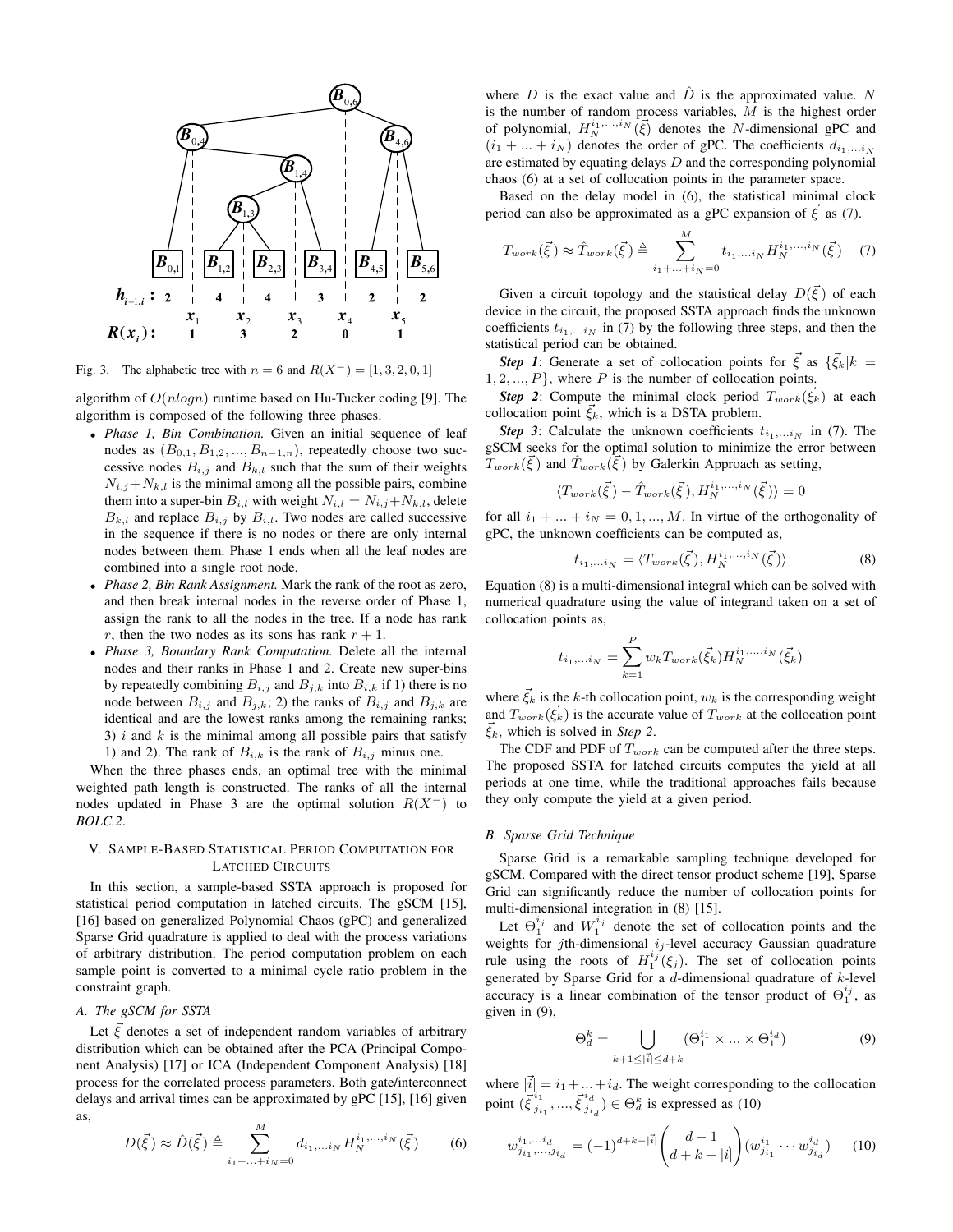It has been proved in [20] that Sparse Grid is exact for all dvariables polynomials of order at most  $(2k + 1)$ . And the amount of collocation points for Sparse Grid is given as,

$$
N_{sg} = dim(\Theta_d^k) \sim \frac{2^k}{k!} d^k \sim 2^k dim(\pi_d^k), \qquad d \gg 1
$$

where  $\pi_d^k$  denotes the space of all *d*-dimensional gPC of order at most  $k$ . Compared with the direct tensor product scheme where the amount of sample points is  $(k + 1)<sup>d</sup>$ , Sparse Grid technique avoids the exponential growth of computation cost with respect to the dimensionality [20].

### *C. Minimal Period Computation on Each Sample Point*

On each sample point  $\vec{\xi}_k$ , a DSTA problem needs to compute  $T_{work}(\vec{\xi}_k)$ . The SMO [11] formulation of constraints is widely used in DSTA for latched circuit, where the circuit is abstracted as a directed graph  $G = (V, E)$  called *Timing Graph*. The node set V represent the primary inputs/outputs of the circuit and the output pins of all elements (gates and latches). The edge set  $E$  represent all the timing arcs between pins in gates and latches.

Let  $A_i$  ( $a_i$ ) represents the latest (earliest) signal arrival time at pin i, and  $\Delta_{ii}$  ( $\delta_{ii}$ ) the maximal (minimal) delay of the timing arc  $(j, i)$ . For simplicity, it is assumed that all latches are controlled by the same clock phase with period *Tc* and active interval  $Tp = 0.5Tc$ . Note that the proposed algorithm can be extended to any clock model with multi-phase and non-50% duty cycle. The setup time and the hold time of the latches are  $S$  and  $H$  respectively. The SMO constraints formulation can be described as follows,

If  $(j, i)$  is a gate,

$$
A_i = \max_{(j,i)\in E} (A_j + \Delta_{ji})
$$
 (11)

$$
a_i = \min_{(j,i)\in E} (a_j + \delta_{ji}) \tag{12}
$$

If  $(j, i)$  is a latch,

$$
A_i = \max(A_j + \Delta_{ji}, T_c - T_p) - E_{ji} \tag{13}
$$

 $a_i = Tc - Tp - E_{ji}$  (14)

$$
A_j \leqslant Tc-S \tag{15}
$$

$$
a_j \geqslant H \tag{16}
$$

where  $E_{ji} = Tc$  because of the assumption of single clock phase. The earliest constraint of a latch in (14) follows a conservative formulation instead of the aggressive one as  $a_i = \max(a_j + \delta_{ji}, Tc - Tp) - E_{ji}$ . The reason is that the aggressive formulation might be incorrect in the situations such as a latch driven by a qualified clock signal or the circuits where the clock is permitted to be stopped to save power [21].

The formulation consists of two sets of constraints, the setup time constraints  $(11)(13)(15)$  and the hold time constraints  $(12)(14)(16)$ . For each set of constraints, a constraint graph can be constructed, and the minimal period problem can be converted to the minimal cycle ratio problem in the corresponding graph.

Take the setup time constraints for example,  $(11)(13)(15)$  can be translated into the following set of inequalities. Let  $\tilde{A}_i$  denote  $-A_i$ for all elements in circuit,

 $\forall$   $(j, i)$  is a gate

$$
\tilde{A}_i \leq \tilde{A}_j + (-\Delta_{ji}) + 0 \cdot T_c
$$

 $\forall$   $(j, i)$  is a latch

$$
\tilde{A}_i \leq \tilde{A}_j + (-\Delta_{ji}) + 1 \cdot Tc
$$
  
\n
$$
\tilde{A}_i \leq 0 + 0 + 0.5 \cdot Tc
$$
  
\n
$$
0 \leq \tilde{A}_j + (-S) + 1 \cdot Tc
$$

The new graph  $G_s = (V, E_s, w_s, r_s)$  called *Setup Constraint Graph* can be established based on the above inequalities, where the node set  $V$  are the same as that of  $G$ , and the edge set  $E<sub>s</sub>$  are constructed by the following steps. Let  $w_s$  and  $r_s$  denote the cost function and the gain function defined on edges  $E_s$ .

- 1) Add a source node with arrival time  $\tilde{A}_0 = 0$ .
- 2) For each inequality  $A_q \leq A_p + w + r \cdot T_c$ , add an edge from node  $p$  to  $q$ . The 0 arrival time corresponds to the source node.
- 3) For the new edge, attach its cost  $w_s(p, q)$  with w and its gain  $r_s(p,q)$  with r.

For a cycle C in this graph, the cycle ratio *Ro*(C) is defined as the ratio of the sum of edge cost to the sum of edge gain, as described in (17).

$$
Ro(C) = \frac{w(C)}{r(C)} = \frac{\sum_{(p,q)\in C} w(p,q)}{\sum_{(p,q)\in C} r(p,q)}\tag{17}
$$

On the other hand, sum up all the inequalities on the cycle  $C$ , it can be derived that,

$$
0 \leqslant \sum_{(p,q)\in C} w(p,q) + T_c \cdot \sum_{(p,q)\in C} r(p,q)
$$
  
\n
$$
\Rightarrow T_c \geqslant -\frac{\sum_{(p,q)\in C} w(p,q)}{\sum_{(p,q)\in C} r(p,q)} = -R_o(C) \tag{18}
$$

The circuit pass the timing constraints if the equation (18) is satisfied for all the cycles, as described in (19).

$$
Tc \geq \max(-Ro(C)) = -\min(Ro(C)), \qquad C \in G_s
$$
  

$$
\Rightarrow T_{setup} = \min(Tc) = -\min(Ro(C)) \tag{19}
$$

In this way, the minimal period problem due to set up constraints is converted to the minimal cycle ratio problem of  $G_s$ , which can be solved by various algorithms based on graph theory [22]. Howard's algorithm [23] is applied in this paper because of its practical efficiency.

Similarly, the *Hold Constraint Graph*, constructed from the inequalities translated from  $(12)(14)(16)$ , gives an upper bound of clock period as  $T_c \leq T_{hold}$ . If  $T_{setup} \leq T_{hold}$ , the minimal period of the circuit is  $T_{setup}$ , while if  $T_{setup} > T_{hold}$ , the design is considered as failed because no period is feasible under both the setup and hold constraints.

#### VI. EXPERIMENTAL RESULTS

The proposed binning optimization algorithm and the sample-based SSTA approach for transparently-latched circuits have been implemented and validated on all the 30 ISCAS'89 sequential benchmarks with 65nm process technology. The flip-flops in the circuits are replaced by level-sensitive latches, which are clocked by a singlephase clock with 50% duty cycle. All experiments are run on a 3.0GHz Linux serve.

Table. I gives the relative error of the statistical period computed by the proposed SSTA approach compared with 10000 Monte Carlo (MC) simulations. The speedup of the proposed approach is also shown in this table. The quadratic delay model used is based on six independent random variables derived from PCA or ICA process (that is,  $N=6$  and  $M=2$  in (6)). To verify the accuracy of the proposed SSTA approach under process variations of arbitrary distribution, three kinds of distributions, Gaussian, Uniform, and Rayleigh [24], with variances set to 10% of their means, are used on the six random variables in each circuits. Since the non-linear delay models are used and the input distribution may not be Gaussian,  $F(x)$  may not be Gaussian. Therefore, in addition to the mean and variance, the relative error *ferr* of  $F(x)$ , defined as (20), is also shown in Table. I,

$$
ferr = \frac{\sqrt{\sum_{i=1}^{S} (F(T_i) - F^{MC}(T_i))^2}}{\sqrt{\sum_{i=1}^{S} F^{MC}(T_i)^2}}
$$
(20)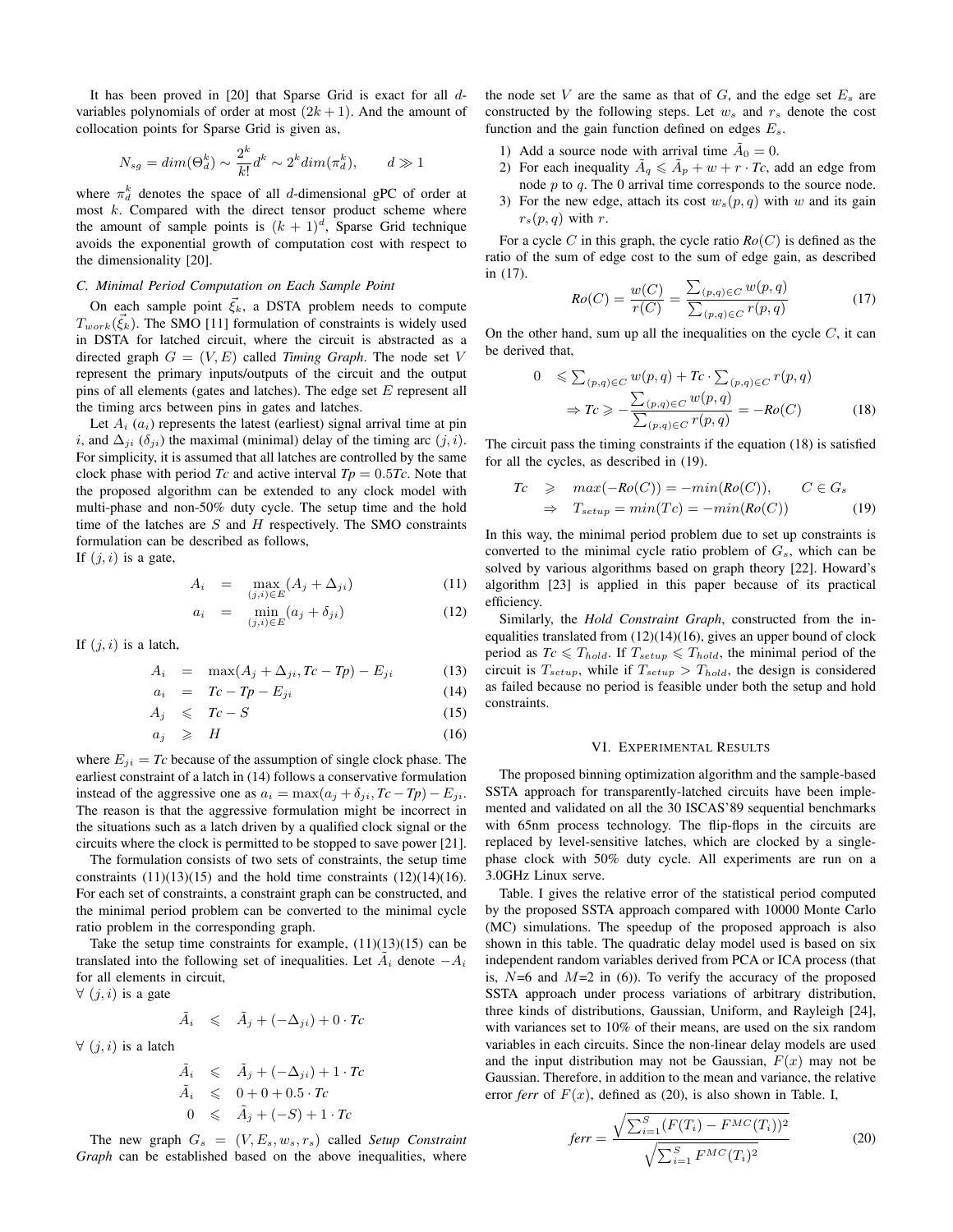where  $S$  is the number of compared points and  $T_i$  is the period of the *i*-th point.  $F(\cdot)$  denotes the CDF function computed by our approach and  $F^{MC}(\cdot)$  denotes that by MC simulations. Due to space limit, Table. I shows 10 of 30 circuits, including the case with worst and best accuracy, and the average result of all the 30 circuits. It can be seen from the table that our approach fits very well in all distribution types with an average *ferr* of 0.70% and an average speedup of 110X, compared with the MC simulations.

Table. II shows the percentages of sales profit improvement and test cost reduction obtained by performing the proposed binning optimization. The statistical periods used in the optimization are computed in SSTA, with the random variables assuming Gaussian distributions. The experiments have tested three bin numbers as 5, 6 and 7, and three different price functions as linear, quadratic, and cubic functions. As stated earlier, all the three functions are decreasing and concave, which are defined as follows.

*Linear*: 
$$
P(x) = a_1x + a_2
$$
  
\n*Quadratic*:  $P(x) = a_3(x - a_4)^2 + a_5$   
\n*Cubic*:  $P(x) = a_6x^3 + a_7$ 

where the coefficients  $a_1, ..., a_7$  are calculated in such a way as in [5] to make constant the ratio of the prices at the highest and lowest permissible periods, that is,  $Ratio = P(T_{leak})/P(T_{targ}) = 5$ . Fig. 4(a) plots the three normalized price functions versus  $T_{work}$ for the benchmark s13207. The two fixed boundaries are set as  $T_{leak} = \mu - 3\sigma$  and  $T_{targ} = \mu + 3\sigma$ , where  $\mu$  and  $\sigma$  are the mean and variance of Twork, respectively. The *Pro*+ in Table. II denotes the improvement of profit by adjusting the bin boundaries to  $X_{init}$ , while the initial boundaries  $X_{init}$  are set to make each period bin have the same yield. The improvement percentage is defined as,

$$
Pro+ = (Pro(X_{opt}) - Pro(X_{init}))/Pro(X_{init})
$$

The *Ct*− denotes the test cost reduction by assigning the testing rank of boundaries as the optimal rank  $R_{opt}$  compared with a binarysearch-like rank  $R_{bny}$ , which starts from the middle boundary and then hierarchically moves towards the low and fast directions. The  $R_{bny}$  used here is defined as,

$$
n = 5: \quad R_{bny} = [2, 1, 0, 1]
$$
  
\n
$$
n = 6: \quad R_{bny} = [2, 1, 0, 2, 1]
$$
  
\n
$$
n = 7: \quad R_{bny} = [2, 1, 2, 0, 2, 1]
$$

The reduction percentage is defined as,

$$
Ct-=(Ct(R_{bny})-Ct(R_{opt})/Ct(R_{bny})
$$

In average 6.69% profit improvement and 14.00% cost reduction are shown in Table. II, which is a considerable benefit in chip sales and frequency test. It can be seen that more improvement on sales profit can be obtained with quadratic and cubic price function than linear price function. It is because the nonlinear price functions widen the price gap of chips with different  $T_{work}$  and raise the importance of bin location assignment. When the number of bins changes from 5 to 6 and 7, the profit improvement is slightly decreasing. The reason is that the increasing number of bins leads to dense binning, where the boundaries cannot change greatly and may have less impact on the profit.

Fig. 4(b) illustrates an example of binning optimization for the benchmark s13207 with 5 bins and the quadratic price function. The initial and optimal boundaries are shown as the dashed lines and the solid line respectively. The optimal testing rank of boundaries is labeled on the boundaries. With the optimal rank  $[1, 0, 1, 2]$ , the number of tests per chip in each bin is  $h = [2, 2, 2, 3, 3]$  and the average number of tests for all chips is  $Ct = \sum_{i=1}^{5} (F(X_i))$ 

TABLE III COMPARISON OF OUR GREEDY ALGORITHM AND [5] ON PROFIT IMPROVEMENT PERCENTAGE AND RUNTIME COST

|                |                 |       | Step= $(x_{n-1} - x_1)/10$ |       |                  |        | Step= $(x_{n-1} - x_1)/100$ |        |  |
|----------------|-----------------|-------|----------------------------|-------|------------------|--------|-----------------------------|--------|--|
| Circuit        | $n=6$           |       | $n=7$                      |       | $n=6$            |        | $n=7$                       |        |  |
|                | $\Delta Pro+(%$ | SpUp  | $\Delta Pro+(%) SpUp$      |       | $\Delta Pro+(%)$ | SpUp   | $\Delta Pro+(%$             | SpUp   |  |
| s298           | 1.07            | 3.63X | 1.21                       | 3.05X | 0.02             | 14.26X | 0.02                        | 14.26X |  |
| s386           | 0.71            | 3.29X | 0.87                       | 4.74X | 0.08             | 15.63X | 0.08                        | 15.63X |  |
| s510           | 1.11            | 5.68X | 1.14                       | 6.27X | 0.09             | 24.71X | 0.09                        | 24.71X |  |
| s953           | 1.40            | 3.42X | 1.42                       | 4.96X | 0.09             | 12.59X | 0.09                        | 12.59X |  |
| s1196          | 1.24            | 4.25X | 1.35                       | 3.85X | 0.02             | 20.27X | 0.02                        | 20.27X |  |
| s1238          | 1.25            | 3.04X | 1.10                       | 4.90X | 0.06             | 11.32X | 0.06                        | 11.32X |  |
| s5378          | 1.40            | 3.88X | 1.25                       | 3.22X | 0.08             | 22.05X | 0.08                        | 22.05X |  |
| s9234          | 1.13            | 3.51X | 1.12                       | 4.13X | 0.03             | 15.15X | 0.03                        | 15.15X |  |
| s13207         | 1.12            | 4.25X | 1.11                       | 4.19X | 0.11             | 20.00X | 0.11                        | 20.00X |  |
| s35932         | 1.16            | 5.06X | 1.07                       | 5.19X | 0.03             | 21.24X | 0.03                        | 21.24X |  |
| <b>AVERAGE</b> | 1.14            | 3.76X | 1.15                       | 4.53X | 0.06             | 15.81X | 0.06                        | 15.81X |  |



Fig. 4. (a) Three normalized price functions versus CDF function of the benchmark s13207; (b) Binning optimization of s13207

 $F(X_{i-1})$ ) $L(i) = 2.12$  while another rank [2, 1, 0, 1] leads to  $h =$  $[3, 3, 2, 2, 2]$  and  $Ct = 2.57$ . The test cost of the optimal testing order is reduced by 17.34%.

Table. III compares the sales profit improvement and runtime cost of our Algorithm 1 and the algorithm in [5]. In the table, ∆*Pro+* =  $Pro+(our) - Pro+(5)$  and *SpUp* is the speedup of our algorithm compared with [5]. The step size in [5] is set as  $1/10$  and  $1/100$ of the interval size  $(x_{n-1} - x_1)$ . The step size is chosen totally empirically in their algorithm. Too large step  $(1/10)$  may miss the optimal solution, while too small step (1/100) will greatly slow down the algorithm. The statistics show that no matter how long the step is set, our algorithm can always achieve a better profit improvement than [5] while the runtime cost is much less than it.

## VII. CONCLUSIONS

Binning process is widely used by manufacturers to improve benefit of fabricated chips, especially for transparently-latched highperformance designs. This paper formulated binning optimization as a problem to maximize the benefit from the chips, considering both sale prices and the binning test cost. The problem has been decomposed into three sub-problems and solved sequentially. First, a samplebased SSTA approach based on gSCM with Sparse Grid technique is developed to compute the clock period distribution for transparently latched circuits. On each sample point, the minimal period problem is converted to the corresponding minimal cycle ratio problem in the constraint graph. Second, in order to maximize the sales profit, a greedy algorithm is proposed to adjust each bin boundaries to its optimal position. Then, the optimal testing order of the boundaries is generated by an alphabetic-tree based algorithm of  $O(n \log n)$ runtime to minimize the test cost.

Tested by all the sequential circuits in ISCAS'89 benchmark with 65-nm technology, the proposed optimization algorithm achieves 6.69% profit improvement and 14.00% cost reduction on average.